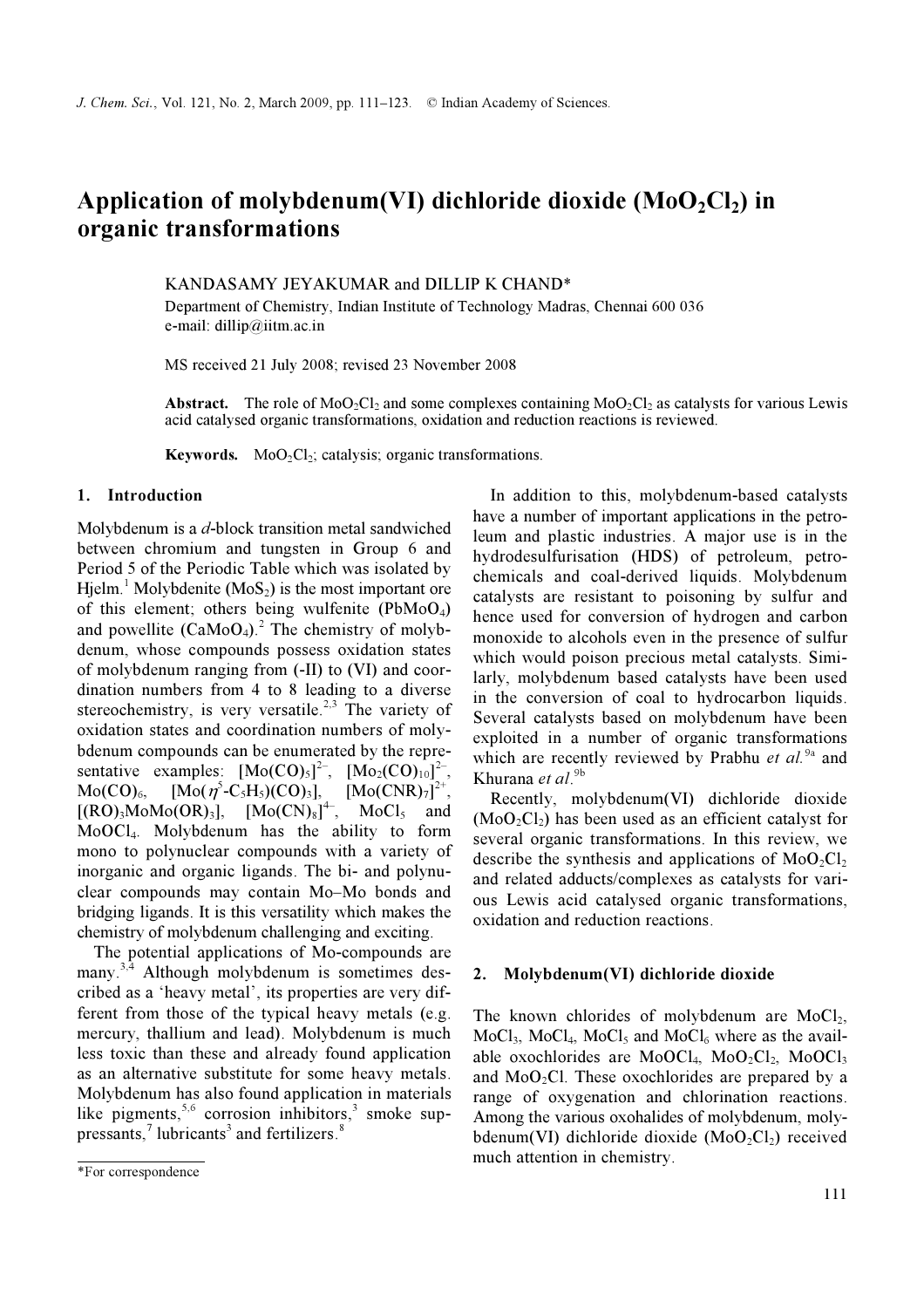$MoO<sub>2</sub>Cl<sub>2</sub>$  was synthesized by Berzelius in 1826.<sup>10</sup> Alternative and better methods for the synthesis of  $MoO<sub>2</sub>Cl<sub>2</sub>$  was reported by Colton and Tomkins in 1965.<sup>11</sup> According to Colton and Tomkins, a 1:1 mixture of dry oxygen and chlorine was passed over Mo at  $250-350$ °C (scheme 1) and the resulting white volatile product was purified by sublimation to obtain  $MoO_2Cl_2$ . This compound is a pale yellow solid which is available commercially from few suppliers including Aldrich.

The molecular structure of gaseous  $MoO<sub>2</sub>Cl<sub>2</sub>$  is distorted tetrahedral as determined by electron diffraction studies (figure 1).<sup>12,13</sup> The solid state structure contains  $-(0:Mo-O:Mo)$  chains in two directions and the structure is laminar with a network of alternating O and Mo atoms<sup>14</sup> with hexacoordinated metal centers. Thus,  $MoO<sub>2</sub>Cl<sub>2</sub>$  can form complexes with suitable ligands to provide hexacoordinated geometries.<sup>15</sup> Hepta-coordinated structures are also claimed e.g. with benzyl amine as ligand.<sup>16</sup>

# 2.1 Complexation of molybdenum(VI) dichloride dioxide with various ligands

Typical ligands and coordinating solvents, can fill the available positions around the metal centre of  $MoO<sub>2</sub>Cl<sub>2</sub>$  to form complexes of general formulae  $MoO<sub>2</sub>Cl<sub>2</sub>(L)$ <sub>2</sub> and  $MoO<sub>2</sub>Cl<sub>2</sub>(L)$  for mono and bidentate ligands, respectively. The complexes are distorted octahedral with the oxo ligands positioned cis to each other. Usually, the anionic chlorides are *trans* to each other whereas the remaining two sites are coordinated by ligand(s) in a cis manner. This gives the cis-oxo, trans-Cl, cis-L geometry (figure 2).<sup>1</sup>

 However, there are exceptions and compounds with all *cis* configurations have also been isolated.<sup>17</sup> Compounds of other possible formula obtained from



Scheme 1. Synthesis of molybdenum (VI) dichloride dioxide.



**Figure 1.** Structure of  $MoO<sub>2</sub>Cl<sub>2</sub>$ .

the complexation of  $MoO<sub>2</sub>Cl<sub>2</sub>$  with a variety of ligands are known, as dictated by the nature of the ligand. Tridentate ligand such as tris(pyrazolyl)borate on complexation with  $MoO<sub>2</sub>Cl<sub>2</sub>$  replaces one of the chlorides leading to the formation of octahedral  $[M_0O_2Cl(L)]$ .<sup>18</sup> Two units of a bidentate ligand may replace both the chloride ions as observed with ophenylene diamine to give octahedral  $MoO<sub>2</sub>(L)<sub>2</sub>$ .<sup>19</sup> Interestingly, a four coordinated compound  $MoO<sub>2</sub>$  $(OAr)$ <sub>2</sub> was obtained by using a hindered aryloxide ligand where both the chlorides are replaced.<sup>20</sup> In fact, removal of both the chlorides and one oxo from  $MoO<sub>2</sub>Cl<sub>2</sub>$  is reported with a less hindered aryloxide ligand where a penta-coordinated compound MoO  $(OAr)<sub>4</sub>$  is resulted.<sup>21</sup>

# 2.2 Applications of  $MoO<sub>2</sub>Cl<sub>2</sub>$  in various organic transformations

Although  $MoO<sub>2</sub>Cl<sub>2</sub>$  is known for a long time, this compound is being exploited as catalyst for organic transformations in recent years. To the best of our knowledge, the early studies on the catalytic behavior of  $MoO<sub>2</sub>Cl<sub>2</sub>$  are documented as three patents<sup>22–24</sup> where the catalyst was employed in presence of external reagents for epoxidation of olefins. Subsequently, some more reports on epoxidation reactions using  $MoO<sub>2</sub>Cl<sub>2</sub>,<sup>25,26</sup>$  and  $\beta$ -ketophosphonate com-



**Figure 2.** Structure of *cis-trans-cis-*MoO<sub>2</sub>Cl<sub>2</sub>(**L**)<sub>2</sub>.



 $(91 - 100\%)$ 

 $X = 0$ , NH, S

R= Aryl, Alkyl

 $R' = CH_3$ ,  $CF_3$ , CICH<sub>2</sub>, CH<sub>3</sub>CH<sub>2</sub>CH<sub>2</sub>, *i*-Pr, *t*-Bu, etc.

Some cyclic anhydrides used



Scheme 2. Acylation of alcohols, amines and thiols using  $MoO<sub>2</sub>Cl<sub>2</sub>$ .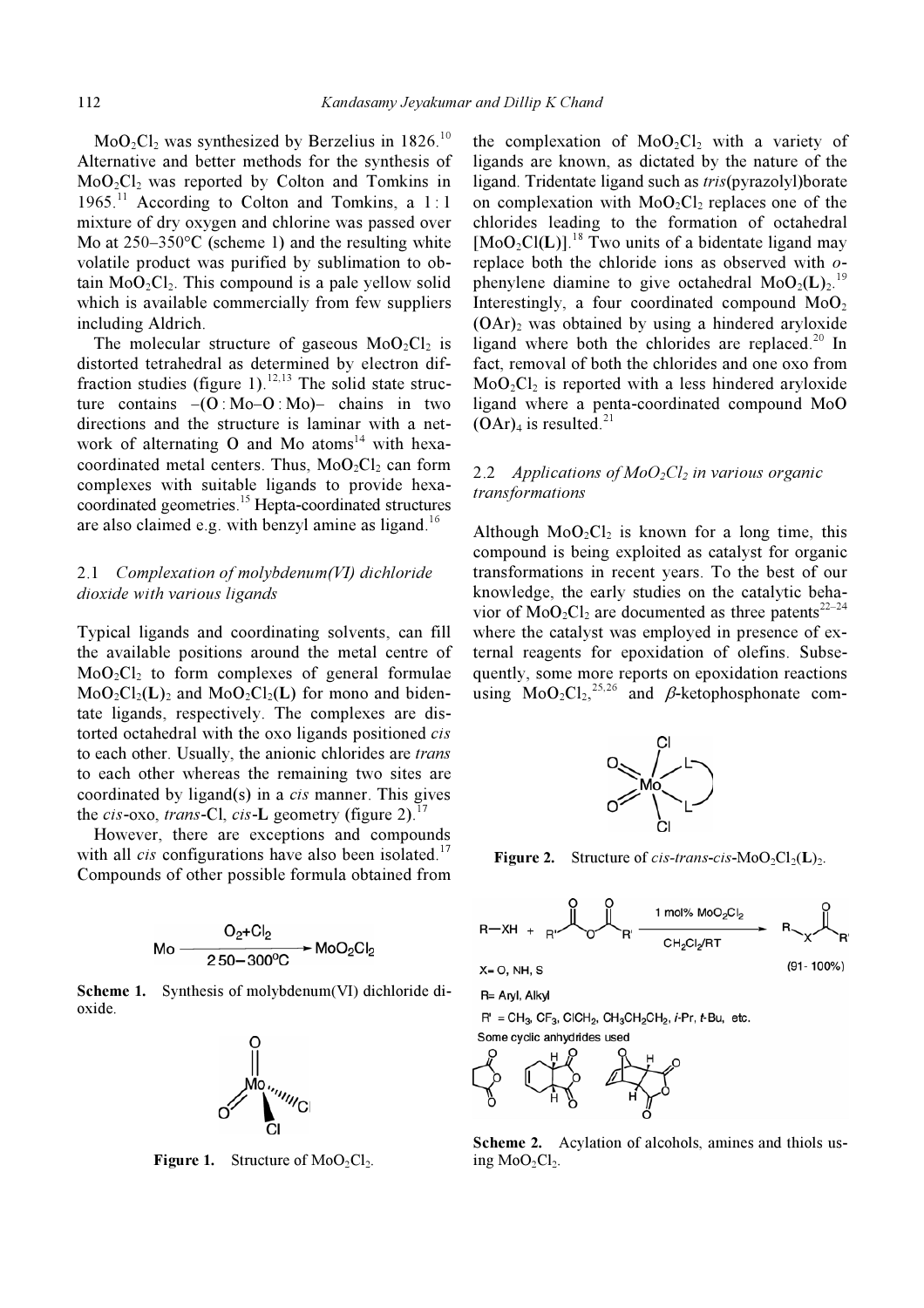plexes<sup>27</sup> appeared. Oxidation of PPh<sub>3</sub> was achieved by the oxo-transfer behaviour of  $MoO<sub>2</sub>Cl<sub>2</sub>(dmso)<sub>2</sub>$ .<sup>28</sup> Essentially, these reports show the ability of  $MoO_2Cl_2$ and related compounds as oxo-transfer catalysts. However, the scope of the reactions and other possible organic transformations were not studied until the beginning of the current decade. This section, reviews the recent developments on the use of  $MoO<sub>2</sub>Cl<sub>2</sub>$  and its complexes as catalysts for organic transformations.

2.2a Acylation reactions:  $MoO<sub>2</sub>Cl<sub>2</sub>$  acts as an efficient amphoteric catalyst to facilitate nucleophilic acyl substitution of anhydrides with a variety of alcohols, amines and thiols in high yields and high chemoselectivity (scheme  $2)^{29}$  Acylations went smoothly with primary, secondary, and acid-sensitive allylic and benzylic alcohols. Tertiary alcohols such as tert-butyl alcohol and trityl alcohol were completely inert towards acylation with catalytic  $MoO<sub>2</sub>Cl<sub>2</sub>$  at ambient temperature. However, tertbutylamine and tert-butanethiol were fairly reactive

Table 1. Acetylation of 2-phenylethanol catalysed by some Group 6 oxometallic species.

|   | OH<br>+ $(CH_3CO)_2O$                | Catalyst (1 mol%)<br>CH <sub>2</sub> Cl <sub>2</sub> /rt | Phí                 | OCOCH <sub>2</sub> |
|---|--------------------------------------|----------------------------------------------------------|---------------------|--------------------|
|   | Entry Catalyst                       | Time (h)                                                 | $t_{12}^{\text{a}}$ | Yield $(\%)^{b}$   |
|   | MoOCl <sub>4</sub>                   | 0.08                                                     | 40 s                | 97                 |
| 2 | WOCl <sub>4</sub>                    | 28                                                       | 6.8h                | 96                 |
| 3 | $CrO_2Cl_2$                          | 7                                                        | 2.1h                | 100                |
| 4 | MoO <sub>2</sub> Cl <sub>2</sub>     | 0.05                                                     | 7s                  | 100                |
| 5 | MoO <sub>2</sub> (acac) <sub>2</sub> | 10                                                       | 2.5h                | 98                 |
| 6 | WO <sub>2</sub> Cl <sub>2</sub>      | 47                                                       | 16.8 h              | 100                |

<sup>a</sup>The reaction time at 50% conversion. <sup>b</sup>Isolated yields



Figure 3. Proposed mechanism for acylation reactions catalysed by  $MoO<sub>2</sub>Cl<sub>2</sub>$ .

under these reaction conditions. Aromatic alcohols, amines, and thiols were amenable to acylations in essentially quantitative yields.

 Acetylation of 2-phenylethanol was carried out by using acetic anhydride in presence of various commercially available Group 6 oxometallic species such as  $MoOCl<sub>4</sub>, WOCl<sub>4</sub>, CrO<sub>2</sub>Cl<sub>2</sub>, MoO<sub>2</sub>(acac)<sub>2</sub>$  and  $WO_2Cl_2$  as catalyst.<sup>29</sup> It was observed that  $MoO_2Cl_2$ is the most reactive catalyst among the oxometallic species used for the acetylation reaction (table 1).<sup>29</sup>

The proposed mechanism for  $MoO<sub>2</sub>Cl<sub>2</sub>$  catalysed acylation reaction is shown in scheme 3. The first step of the esterification reaction is nucleophilic attack of the lone pair on the oxygen of  $MoO<sub>2</sub>Cl<sub>2</sub>$  to the carbonyl carbon of the acid anhydride. The second step is also a nucleophilic attack where the alcohol reacts with the metalate-carboxylic acid mixed anhydride (figure 3) to release the products.

2.2b Thioglycosylation of functionalized peracety*lated glycosides:*  $MoO<sub>2</sub>Cl<sub>2</sub>$  was found as an efficient catalyst for the thioglycosylation of Oacetylated glycosides with functionalized thiols in dichloromethane at room temperature (scheme 3). $^{30}$ The obtained products were found to be 1,2-transthioglycosides with exclusive diastereocontrol.



Scheme 3. Thioglycosylation of O-acetylated glycolsides with thiols using  $MoO<sub>2</sub>C1<sub>2</sub>$ .



Scheme 4. Synthesis of a universal glycoside building block.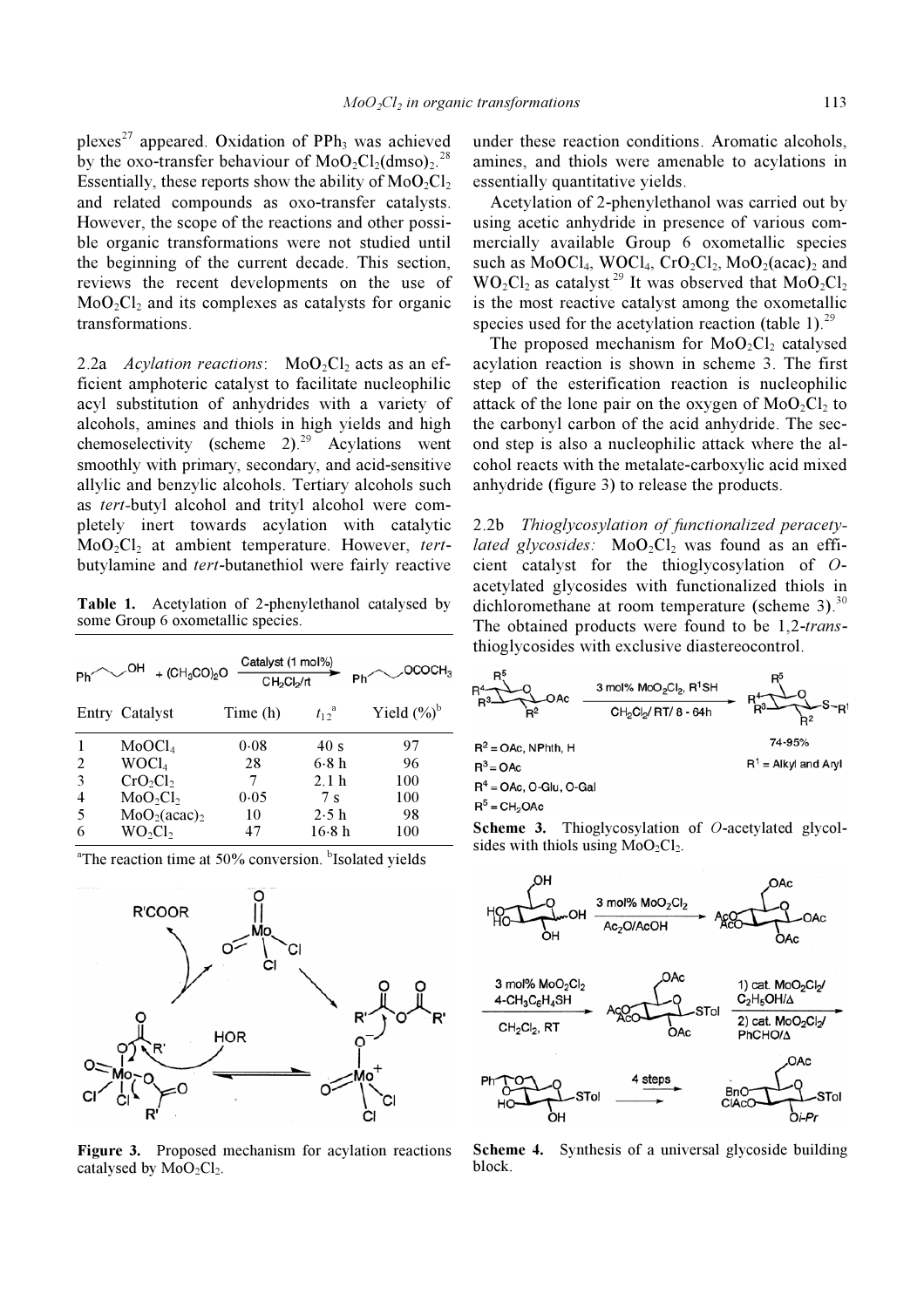The new catalytic protocol was applied for the synthesis of a mono-glycoside building block (scheme 4)<sup>30</sup> and  $\beta$ -(1→6)-S-linked-thiodisaccharide (scheme  $5)$ <sup>30</sup>

2.2c Hydrosilylation of aldehydes and ketones:  $MoO<sub>2</sub>Cl<sub>2</sub>$  catalyses the addition of dimethylphenylsilane  $(CH_3)$ <sub>2</sub>PhSiH to aldehydes and ketones to afford the corresponding dimethylphenylsilyl ethers in good yields (scheme  $6$ ).<sup>31,32</sup> Though several dioxomolybdenum(VI) compounds act as catalysts (e.g.  $MoO<sub>2</sub>(acac)<sub>2</sub>$ ,  $MoO<sub>2</sub>(S<sub>2</sub>CNEt<sub>2</sub>)<sub>2</sub>$ , etc.) for hydrosilylation of aromatic and aliphatic aldehydes and ketones,  $MoO<sub>2</sub>Cl<sub>2</sub>$  was found to be most active.<sup>32</sup>



Scheme 5. A representative synthesis of  $\beta$ -(1→6)-Slinked-thiodisaccharide.



 $R$  and  $R'$  = Aryl and alkyl

Scheme 6. Hydrosilylation of aldehydes and ketones using  $MoO<sub>2</sub>Cl<sub>2</sub>$ 



Figure 4. Proposed mechanism for  $MoO<sub>2</sub>Cl<sub>2</sub>$  catalysed hydrosylilation reactions.

The proposed mechanism for the  $MoO<sub>2</sub>Cl<sub>2</sub>$  catalysed hydrosilylation of aldehydes is shown in figure  $4^{32}$ . The first step can be described as activation of Si–H bond by  $MoO<sub>2</sub>Cl<sub>2</sub>$  to form the hydride species,  $[MoCl<sub>2</sub>H(O)(OSiR<sub>3</sub>)]$  via  $[2 + 2]$  addition. Further, the hydride species undergoes homolytic cleavage of Mo–H bond to produce the metal and hydrogen radicals which undergoes addition with aldehyde followed by elimination to give the hydrosilylated product (figure 4). $32$ 

2.2d Reduction of imines:  $MoO<sub>2</sub>Cl<sub>2</sub>$  was used as an efficient catalyst for the reduction of imines in the presence of various silanes including phenylsilane, dimethylphenylsilane, triethylsilane, triphenylsilane and polymethylhydrosiloxane in different solvents.<sup>33</sup> The best result was obtained with phenylsilane in the presence of 10 mol% of  $MoO_2Cl_2$  in thf under reflux condition (scheme 7). Under this optimized reaction condition, various imines were chemoselectively reduced to give the corresponding amines in the presence of nitro, halo and ester functionalities.



Scheme 7. Reduction of various imines using si $lane/MoO<sub>2</sub>Cl<sub>2</sub>$ .



 $R$  and  $R'$  = Aryl and alkyl

Condition A = 5 mol%  $MoO<sub>2</sub>Cl<sub>2</sub>$ , 1 equiv. PhSiH<sub>3</sub>, thf, reflux, 92-97% Condition B = 5 mol%  $MoO<sub>2</sub>Cl<sub>2</sub>(H<sub>2</sub>O)<sub>2</sub>$ , PMHS, CH<sub>3</sub>OH, reflux, 90-96% Condition C = 5 mol%  $MoO<sub>2</sub>Cl<sub>2</sub>(H<sub>2</sub>O)<sub>2</sub>$ , PMHS, H<sub>2</sub>O, 80<sup>°</sup>C, 50-92%

Scheme 8. Reduction of sulfoxides using silane/  $MoO<sub>2</sub>Cl<sub>2</sub>$ .

$$
\begin{array}{cc}\n\bigcap & \text{Conditions A-B} \\
R^{-S}R' & \xrightarrow{1} R^{S}R'\n\end{array}
$$

 $R$  and  $R' = Arvl$  and alkyl

Condition A =  $5 \text{ mol}$ % MoO<sub>2</sub>Cl<sub>2</sub>, 2 equiv. BH<sub>3</sub>-thf, thf, reflux, 88-93%

Condition B = 5 mol%  $MoO<sub>2</sub>Cl<sub>2</sub>(H<sub>2</sub>O)<sub>2</sub>$ , Catecholborane, ether, reflux, 89-95%

Scheme 9. Reduction of sulfoxides using borane/  $MoO<sub>2</sub>Cl<sub>2</sub>$ .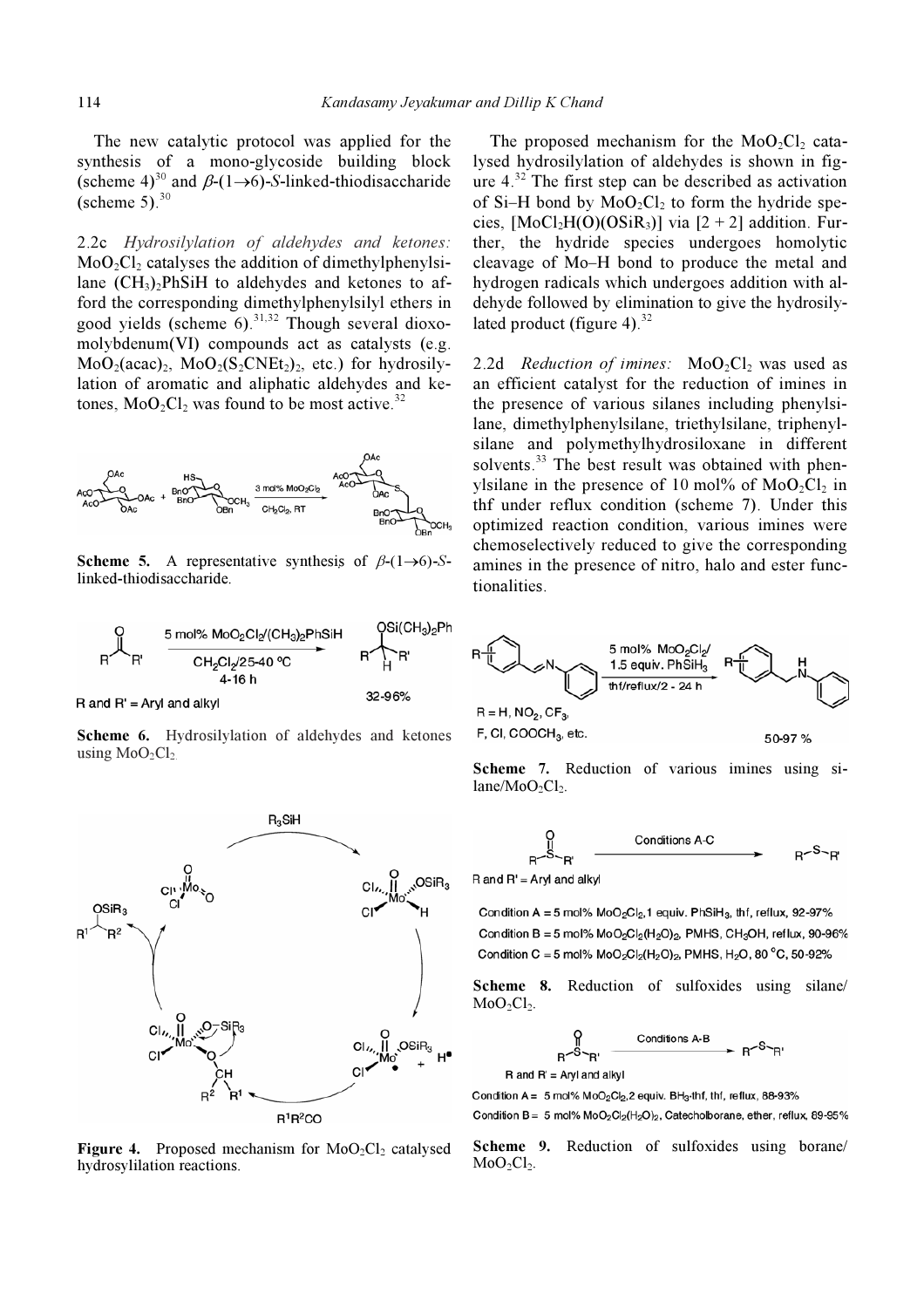2.2e Reduction of sulfoxides: Sulfoxides were reduced to corresponding sulfides using  $MoO<sub>2</sub>Cl<sub>2</sub>/$ silane system under three different reaction conditions (scheme 8).<sup>34</sup> Various aryl-aryl, aryl-alkyl, alkylalkyl sulfoxides were reduced to corresponding sulfides in high yields. During the reduction of sulfoxides halo, carboxyl and vinyl functional groups were found to be stable.<sup>34</sup>

In addition to this report, catecholborane/MoO<sub>2</sub>Cl<sub>2</sub>  $(H_2O)_2$  and BH<sub>3</sub>·thf/MoO<sub>2</sub>Cl<sub>2</sub> systems were also used for the reduction of sulfoxides to the corresponding sulfides (scheme 9). $35$ 

 Author has proposed the mechanism for reduction of sulfoxides using  $MoO<sub>2</sub>Cl<sub>2</sub>/borane$  systems (figure 5).<sup>35</sup> The first step is considered as activation of B-H bond by  $MoO<sub>2</sub>Cl<sub>2</sub>$ , which is similar to first step of



Figure 5. Proposed mechanism for the reduction of sulfoxides using  $MoO<sub>2</sub>Cl<sub>2</sub>/borane$ .



R and R' = Aryl and alkyl

Scheme 10. Deoxygenation of sulfoxides to sulfides.



Condition A = 5 mol%  $MoO<sub>2</sub>Cl<sub>2</sub>$ , 1 equiv. PhSiH<sub>3</sub>, thf, reflux, 85% Condition B = 5 mol%  $MoO<sub>2</sub>Cl<sub>2</sub>(H<sub>2</sub>O)<sub>2</sub>$ , 1 equiv. PhSiH<sub>3</sub>, thf, reflux, 83-84% Condition C = 5 mol%  $MoO<sub>2</sub>Cl<sub>2</sub>(H<sub>2</sub>O)<sub>2</sub>$ , PMHS, CH<sub>3</sub>OH, reflux, 85-86%

Scheme 11. Reduction of pyridine N-oxides using si $lane/MoO<sub>2</sub>Cl<sub>2</sub>$ .

hydrosylilation reactions (see figure 4). In the second step, generation of molybdenum(IV) species from the molybdenum–borane complex is proposed which also co-ordinates with the sulfoxides. The sulfide is released where upon the catalyst is regenerated in the last step (figure 5).

 Reduction of sulfoxides to sulfides is also reported with  $MoO<sub>2</sub>Cl<sub>2</sub>(dmf)<sub>2</sub>$  in the presence of P(OPh)<sub>3</sub> (scheme  $10$ ).<sup>36</sup> The reactions were carried out under reflux conditions in CH<sub>3</sub>CN using 2 mol% of  $MoO<sub>2</sub>Cl<sub>2</sub>$  $(dmf)$ <sub>2</sub> with 1⋅1 equiv. of P(OPh)<sub>3</sub>. Dialkyl sulfoxides were deoxygenated in a few minutes whereas diaryl sulfoxides needed between 30 min and 2 h depending on the electronic and steric characteristics of the sulfoxides. In particular, the reduction of dibenzyl sulfoxide serves as a measure of the utility of the reaction, since many methods either fail completely with this substrate or provide only poor yields of dibenzyl sulfide.

The sulfoxides possessing  $\beta$ -keto and  $\beta$ -ethoxy carbonyl functionalities were chemoselectively reduced to the corresponding sulfides in good yields without affecting the carbonyl functionalities.<sup>36</sup> Moreover, hydroxy, allyl and propargyl functionalities also remained intact under the reduction conditions.<sup>36</sup>



 $R = NO<sub>2</sub>$ , CH<sub>3</sub>, Br, OH, COOH, etc.

Scheme 12. Deoxygenation of N-oxides.



Scheme 13. Deoxygenation of nitrones.



Scheme 14. Deoxygenation of azoxybenzenes.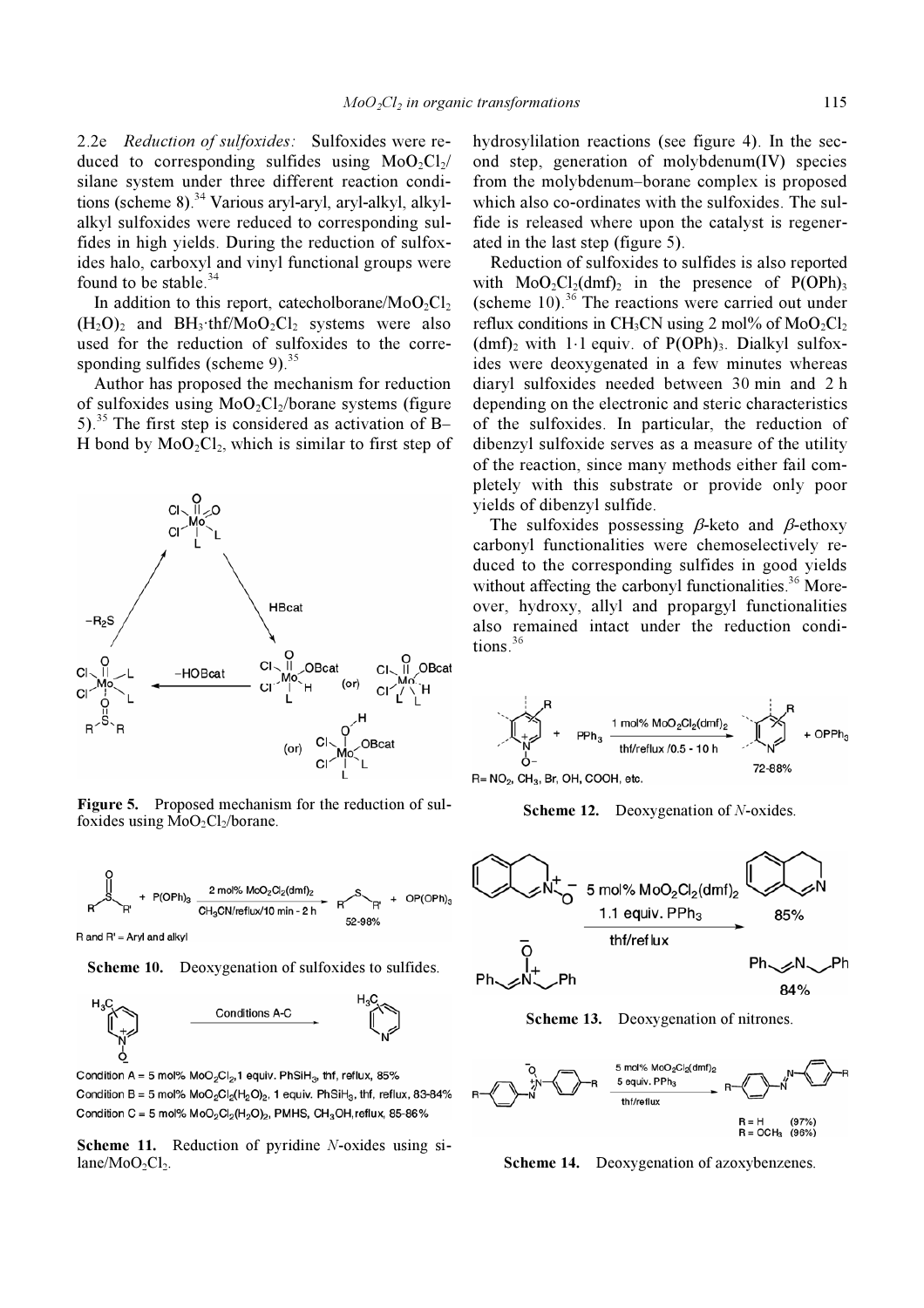2.2f Reduction of N-oxides:  $MoO_2Cl_2$  was also utilized as a catalyst for reduction of pyridine-Noxides with silane under three different reaction conditions (scheme 11).<sup>34</sup> The reactions were carried out under reflux condition using 5 mol% of catalyst with 1 equiv. of phenylsilane (PhSi $H_3$ ) or 0.3 equiv. of polymethylhydrosiloxane (PMHS).<sup>34</sup>

 Chemoselective deoxygenation of N-oxides was carried out under mild conditions with triphenyl phosphines in the presence of  $MoO<sub>2</sub>Cl<sub>2</sub>(dmf)<sub>2</sub>$ (scheme 12). $37$  Efficient deoxygenation of several aromatic N-oxides were achieved in 75–88% yields.



Figure 6. Proposed mechanism for deoxygenation of sulfoxides and N-oxides.



R,  $R^1$  = Alkyl and aryl

**Scheme 15.** Reduction of esters using silane/MoO<sub>2</sub>Cl<sub>2</sub>.



Scheme 16. Reduction of methyl 4-nitrobenzoate.



Scheme 17. Reduction of methyl-(phenylsulfinyl) acetate.

 This methodology was extented to deoxygenation of nitrones (scheme 13) and azoxybenzenes (scheme  $14$ ).<sup>37</sup> During the deoxygenation of nitrones and azoxybenzenes, 5 mol% of the catalyst was used. Also, large excess of  $PPh<sub>3</sub>$  was used for the reduction of azoxy derivatives.<sup>37</sup>

Sanz et al proposed the mechanism for deoxygenation of sulfoxides and N-oxides using  $MoO<sub>2</sub>Cl<sub>2</sub>$  $\text{dim} f_{2}/R_{3}P$  as shown in figure 6.<sup>36,37</sup> In the first step  $MoO<sub>2</sub>Cl<sub>2</sub>(dmf)<sub>2</sub> undergoes reduction to form  $MoOCl<sub>2</sub>$$  $(dmf)$ <sub>2</sub> in the presence R<sub>3</sub>P which could be in equilibrium with  $Mo<sub>2</sub>O<sub>3</sub>Cl<sub>4</sub>(dmf)<sub>4</sub>$ . In the second step,  $MoOCl<sub>2</sub>(dmf)<sub>2</sub>$  takes one oxygen from the sulfoxides



**Scheme 18.** Reduction of amides using silane/MoO<sub>2</sub>Cl<sub>2</sub>.



Scheme 19. Synthesis of carbazoles by reductive cyclization of nitroaromatics.



Scheme 20. Synthesis of indoles by reductive cyclization of nitroaromatics.



Scheme 21. One-pot synthesis of functionalized indoles.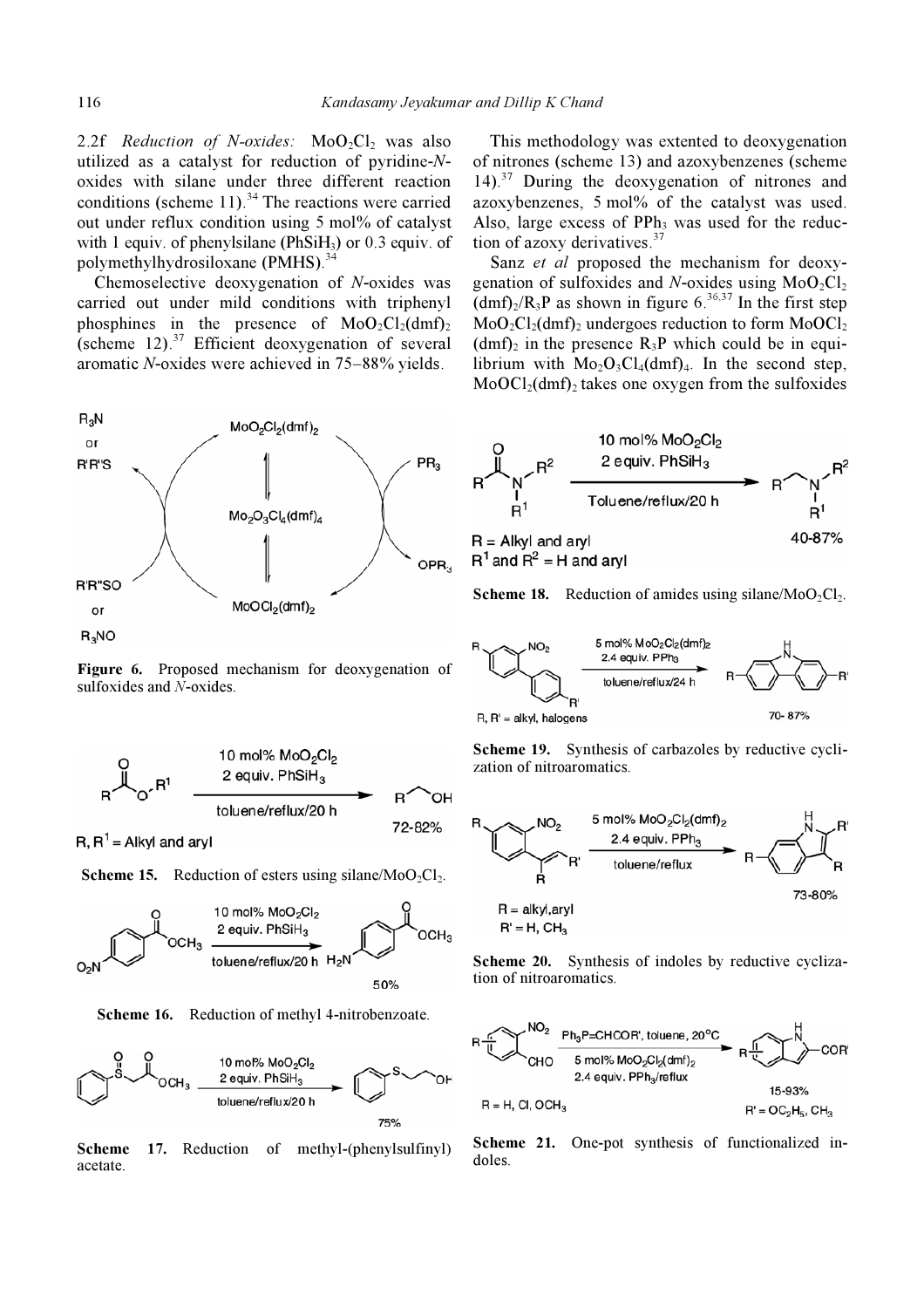or N-Oxides to effect the reduction of the substrate and sustain the catalytic cycle. $36,37$ 

2.2g Reduction of esters: The system,  $PhSiH<sub>3</sub>/$  $MoO<sub>2</sub>Cl<sub>2</sub>$  was investigated for the reduction of a variety of esters in toluene under reflux conditions (scheme  $15$ ).<sup>38</sup> Aromatic and aliphatic esters were reduced to corresponding alcohols in good yields. One exception was observed in the reduction of methyl 4-nitrobenzoate, which afforded methyl 4 aminobenzoate in 50% yield (scheme 16). The reaction of methyl-(phenylsulfinyl)acetate with this system yielded the 2-(phenylthio)ethanol in 75% yield with reduction of both sulfinyl and carboxyl groups (scheme 17).

2.2h Reduction of amides: A novel method for the reduction of amides to the corresponding amines using a silane/ $MoO_2Cl_2$  system is reported (scheme  $18$ ).<sup>39</sup> The reduction of a variety of primary, secondary and tert-amides was investigated with 10 mol%  $MoO<sub>2</sub>Cl<sub>2</sub>$  in the presence of PhSiH<sub>3</sub> under reflux condition in toluene. This method was found to be



Figure 7. Proposed mechanism for reductive cyclization of nitroaromatics.

1 mol% MoO<sub>2</sub>Cl<sub>2</sub>(dmso)<sub>2</sub>  $(CH_3)_2$ SO  $\blacktriangleright$   $R^{\backsim S}$  $S^{\backsim R}$  $R-SH$ RT or heat/20 min-24 h

R= Aryl and alkyl

Scheme 22. Oxidation of thiols to disulfides.

suitable for the reduction of tert-amides with bulky N-substituents where as primary and secondary amides gave relatively low yields.<sup>39</sup>

2.2i Reductive cyclization of nitroaromatics to carbazoles and indoles:  $MoO<sub>2</sub>Cl<sub>2</sub>(dmf)<sub>2</sub>$  catalysed reductive cyclization of nitrobiphenyls and nitrostyrenes were carried out in the presence of triphenylphosphine to achieve carbazoles and indoles, respectively (schemes  $19-21$ ).<sup>40</sup> The reactions were carried out under reflux conditions in toluene, where wide range of interesting functionalized carbazole and indole derivatives have been prepared without affecting the various sensitive functional groups such as alkyls, ethers, carbonyls, halogens and carboxylic esters.



Figure 8. Proposed mechanism for oxidation of thiols by  $MoO<sub>2</sub>Cl<sub>2</sub>(dmso)<sub>2</sub>$ .

|       | OH<br>R'                        | 10 mol% MoO <sub>2</sub> Cl <sub>2</sub> (dmso) <sub>2</sub> /O <sub>2</sub><br>$CH3CN$ reflux |          |                         |
|-------|---------------------------------|------------------------------------------------------------------------------------------------|----------|-------------------------|
| Entry | R                               | R'                                                                                             | Time (h) | Yield $(\frac{6}{9})^a$ |
|       | OCH <sub>3</sub>                | H                                                                                              | 2.5      | 91                      |
| 2     | NCH <sub>3</sub> ) <sub>2</sub> | H                                                                                              | 2.5      | 91                      |
| 3     | SCH <sub>3</sub>                | H                                                                                              | 3        | 93                      |
| 4     | H                               | H                                                                                              | 5        | $\leq$ 5                |
| 5     | NO <sub>2</sub>                 | H                                                                                              | 5        | $\leq$ 5                |
| 6     | H                               | CH <sub>3</sub>                                                                                | 5        | 83                      |
|       | NO <sub>2</sub>                 | CH3                                                                                            |          | 71                      |



85-98%

**Scheme 23.** Oxidation of benzylic alcohols with  $MoO<sub>2</sub>Cl<sub>2</sub>$  $(dmso)<sub>2</sub>$ .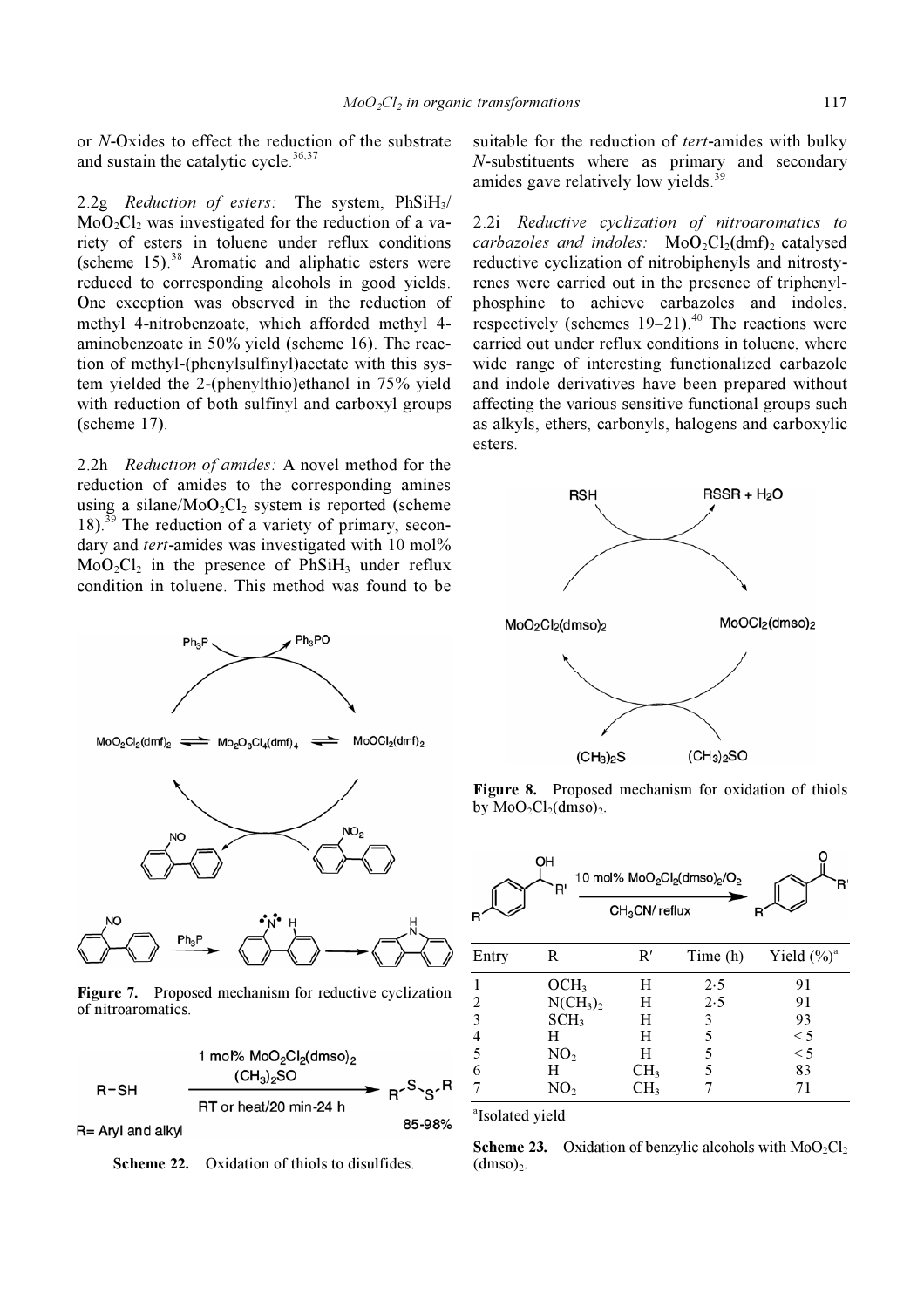One-pot synthesis of regioselectively functionalized indoles has also been developed from 2-nitrobenzaldehydes and Wittig reagents (scheme 21).

 The mechanistic aspects of the transformation is proposed (figure 7) where the first step is the reduction of dioxomolybdenum(VI) by  $PPh_3$ . The resulting oxomolybdenum(IV) reacts with nitro group and provides nitroso intermediates. The nitroso intermediate then undergoes reductive cyclization to carbazoles which is facilitated by PPh<sub>3</sub>.

2.2j Oxidation of thiols to disulfides:  $MoO<sub>2</sub>Cl<sub>2</sub>$  $(dmso)$  catalysed oxidation of thiols to disulfides in dmso at room temperature or elevated temperature is reported (scheme  $22)$ .<sup>41</sup> Various aromatic thiols were oxidized to corresponding disulfides at room temperature using 1 mol% of the catalyst. Nonaromatic thiols were oxidized to corresponding disulfides at 70°C using 5 mol% of the catalyst. The procedure, though involve the production of dimethyl sulfide, is attractive because of its simplicity,



**Figure 9.** Proposed mechanism for  $MoO<sub>2</sub>Cl<sub>2</sub>(dmso)<sub>2</sub>$ catalysed alcohol oxidation.  $(S = solvent)$ .



Condition (A):  $MoO_2Cl_2$  (1.5 mol%), 30% H<sub>2</sub>O<sub>2</sub> (1.05 equiv.), acetone: water  $(1.5:1, v/v)$ , RT.

Condition (B):  $MoO<sub>2</sub>Cl<sub>2</sub>$  (15 mol%), 30% H<sub>2</sub>O<sub>2</sub> (4 equiv.), acetonitrile, RT.

Scheme 24. Oxidation of sulfides to sulfoxides and sulfones with  $MoO<sub>2</sub>Cl<sub>2</sub>$ .

general applicability and excellent yields of the products, making it a useful addition to the existing methodologies.

 The proposed mechanism for thiol oxidation is shown in figure 8. The thiol undergoes an oxidative coupling to form corresponding disulfide as assisted by the dioxomolybdenum(VI) complex which in turn is reduced to an oxomolybdenum(IV) species. Then DMSO reoxidizes Mo(IV) to Mo(VI) with the release of dimethyl sulfide.

2.2k Oxidation of alcohols with  $MoO_2Cl_2(L)_2$ (where  $L = dmso$ , dmf and thf):  $MoO<sub>2</sub>Cl<sub>2</sub>(L)<sub>2</sub>$ (where  $L =$  dmso, dmf and thf) were used as selective catalyst for the oxidation of secondary and activated primary benzyl alcohols (scheme  $23$ ).<sup>42</sup> The reactions were carried out using 10 mol% of catalyst while bubbling of oxygen under reflux conditions in acetonitrile. Among these catalysts i.e.  $MoO_2Cl_2(L)$ (where  $L = dmso$ , dmf and thf), dmso adduct is found to be more efficient. Secondary and activated primary benzyl alcohols were oxidized to corresponding aldehydes and ketones in good yields. This method is found to be selective for the oxidation of secondary and activated primary benzyl alcohols, where as unactivated and deactivated primary benzyl alcohols remained almost intact.

 A proposed reaction mechanism is shown in figure  $9.42$  The possible addition of OH group across the Mo–O double bond of the solvated catalyst is the first step. The Mo(VI) center then undergoes reduction to Mo(IV) by eliminating carbonyls along with  $H_2O$ . Further, the intermediate Mo(IV) species could be reoxidized by oxygen regenerating the catalyst. In this work, benzyl alcohol could not be oxidized even under oxygen bubbling condition. Thus, the presence of electron releasing group in the benzyl alcohol is responsible to initiate the addition for the subsequent steps of the catalysed reactions.

2.2l Selective and controlled oxidation of sulfides to sulfoxides and sulfones: Selective and controlled oxidation of sulfides to sulfoxides and sulfones is achieved by  $H_2O_2$  using  $MoO_2Cl_2$  as the catalyst (scheme 24). $43$  Substituted and unsubstituted aryl– alkyl, diaryl, benzyl–alkyl and dialkyl sulfides were successfully and selectively oxidized to the corresponding sulfoxides and sulfones in high yields.

 Sulfides with additional functionalities susceptible to oxidation or deprotection such as alkenes, alkynes, alcohols, esters, aldehydes and oximes were found to yield sulfoxides and sulfones without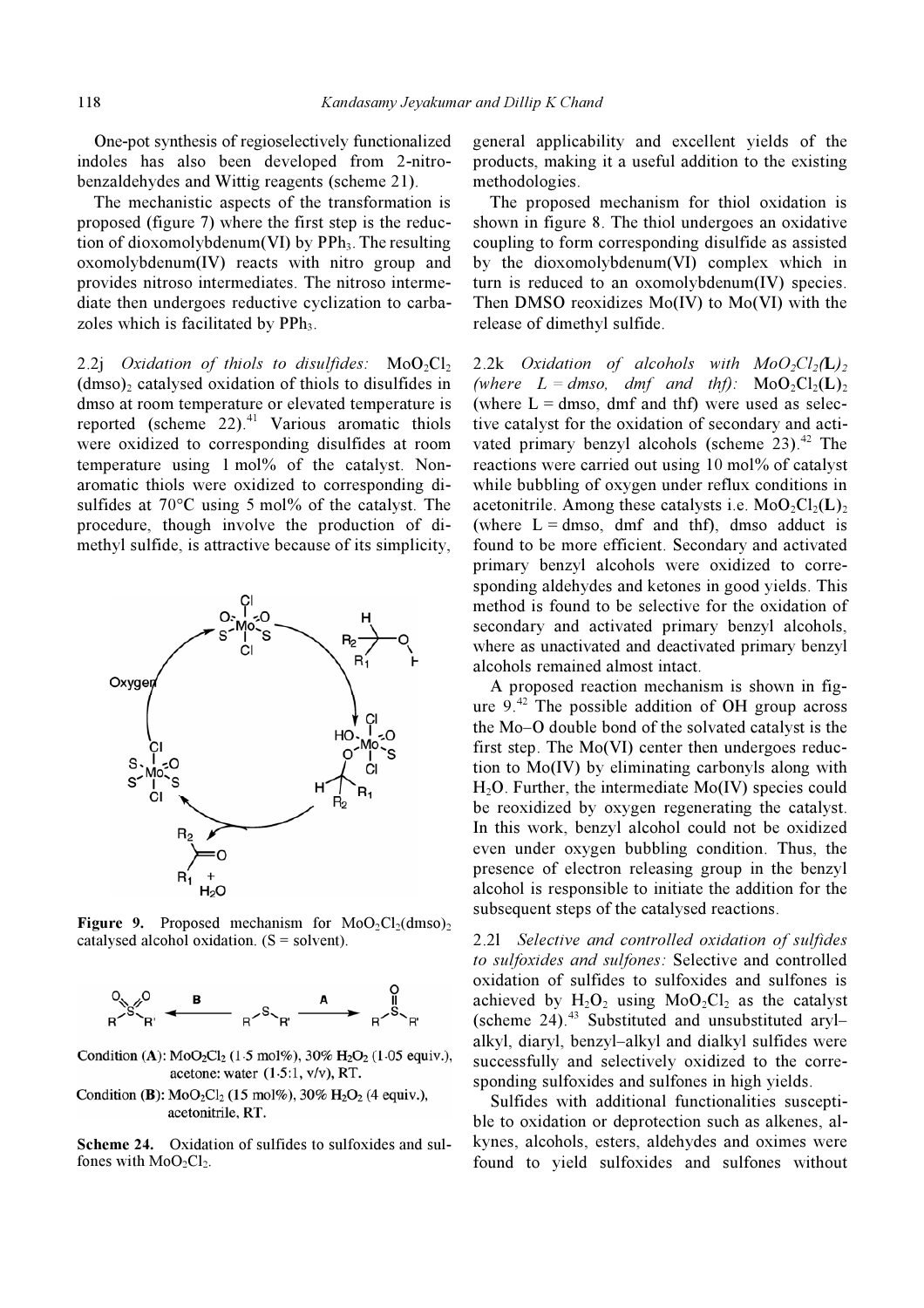

Scheme 25. Selective oxidation of 4-(methythio)benzaldehyde oxime with various catalysts.



Scheme 26. Conversion of the various epoxides to  $\beta$ -methoxy alcohols, acetonides and  $\alpha$ -methoxy ketones.



Scheme 27. Methanolysis of tert-butyldimethylsilyl (TBS) protected epoxide.

affecting the sensitive functional groups. For example, no epoxidation was observed during the oxidation of allyl phenyl sulfide although molybdenum complexes are well known for epoxidation. Moreover, alcohol oxidation does not occur as seen in the case of 3-(phenylthio)propanol and 4-(methylthio)benzyl alcohol. The sulfide containing aldehyde functionality did not show formation of carboxylic acids. Since oxime functional groups will undergo oxidative deprotection with oxidative condition, author has examined the oxidation of 4-(methylthio)benzaldoxime which contains sulfide as well as oxime functionalities (scheme  $25)$ .<sup>43</sup>

 $MoO<sub>2</sub>Cl<sub>2</sub>/H<sub>2</sub>O<sub>2</sub>$  system shows clear-cut stability of oximes while selectively oxidizing the sulfide to sulfoxide and sulfone. It is important to note that other similar oxidants such as  $VO(acac)<sub>2</sub>/H<sub>2</sub>O<sub>2</sub>$ ,  $MoO<sub>2</sub>$  $(\text{acac})_2/H_2O_2$  gave a mixture of products while oxidizing 4-(methylthio)benzaldoxime (scheme  $25)$ .<sup>43</sup>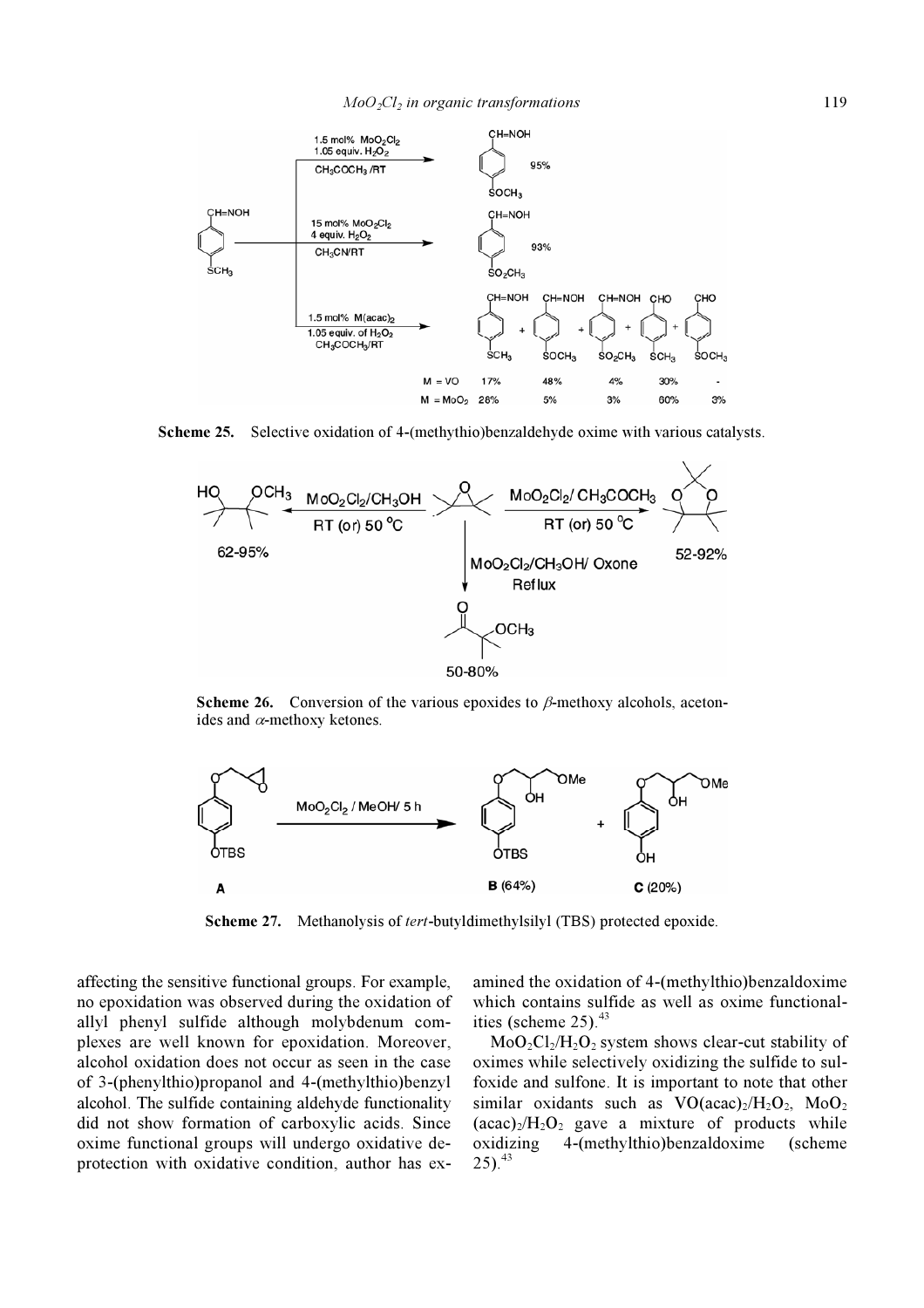2.2m Ring opening reactions of epoxides:  $MoO<sub>2</sub>Cl<sub>2</sub>$  was used as an efficient catalyst for the conversion of the epoxides to  $\beta$ -methoxy alcohols, acetonides and  $\alpha$ -methoxy ketones under optimized reaction conditions (scheme  $26$ ).<sup>44</sup>

 Methanolysis of various epoxides were carried out using 5 mol% of  $MoO<sub>2</sub>Cl<sub>2</sub>$  in methanol. Simple epoxides like styrene oxide, cyclohexene oxide undergo ring opening reaction with methanol to provide 2-methoxy phenyl ethanol and 2-methoxy cyclohexanol respectively, in quantitative yields at room temperature. In the case of other unsymmetrical epoxides, we observed the nucleophile attack at less hindered side of the epoxides which gave regioselective products at room temperature or 50°C. The potential benefits of this methodology were examined with some sensitive functional groups like phenol, alcohol, aldehyde and oximes, where no self ring opening polymerization, deprotection or rearrangement was observed. Allyl, propargyl, benzyl and tosyl protected epoxides gave the desired products in good yields. In the case of tert-butyldimethylsilyl (TBS) protected epoxide A, the expected product was obtained as a major product B in 64% along with the deprotected product  $C$  in 20% (scheme 27).



Figure 10. Proposed mechanism for epoxide ring opening reaction.



Scheme 28. Condensation of aldehydes with ethyl diazoacetate.

 The acetonidation reactions were carried out using 5 mol% of  $MoO<sub>2</sub>Cl<sub>2</sub>$  in acetone at room temperature or 50°C. During the reactions of various epoxides, functional groups such as alcohol, aldehyde, oxime, allyl, propargyl, benzyl and tosyl, were compatible under the conditions employed in this study. In the case of TBS protected epoxide, desired protect was obtained in high yield (85%) along with small amount of deprotected product (5%).

 It is also interesting to note that direct conversion of epoxides to  $\alpha$ -methoxy ketones were obtained using 15 mol% of  $MoO<sub>2</sub>Cl<sub>2</sub>$  with 1⋅1 equivalent of  $\alpha$ xone (KHSO<sub>5</sub>) in methanol under reflux conditions (scheme 26). Cyclohexe oxide, allyl, propargyl, tosyl, benzyl protected and long chain epoxides were converted to corresponding methoxy ketones in good yields. Other epoxides which contain sensitive func-



Scheme 29. Thioacetalization of aldehydes using  $MoO<sub>2</sub>Cl<sub>2</sub>$ .



**Figure 11.** Proposed mechanism for the synthesis of  $\beta$ keto esters.



Figure 12. Structure of the ligand L1 (where camphor moiety is in (+) configuration).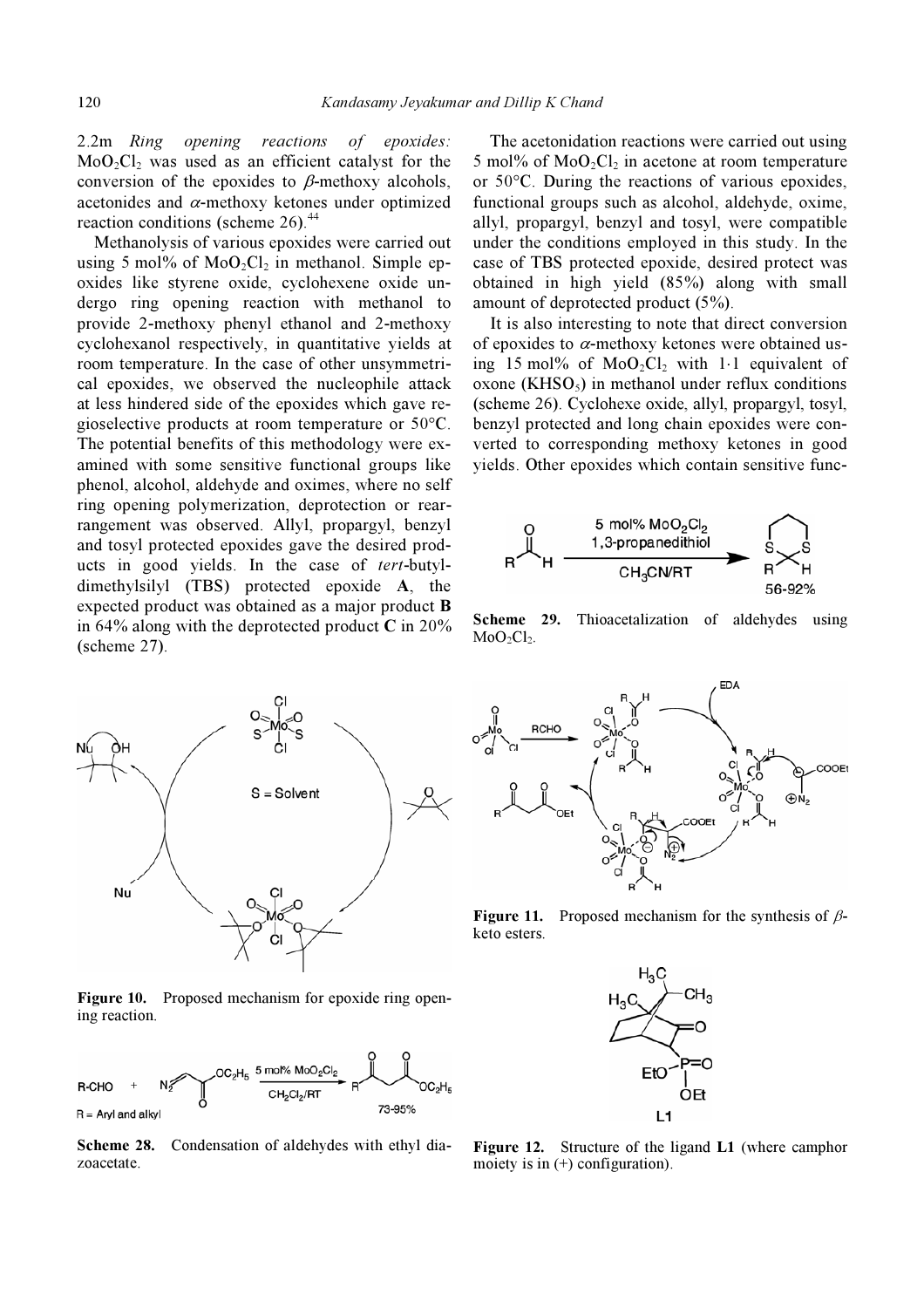

**Scheme 30.** Diastereoselective ring opening of limonene oxide with water using MoO<sub>2</sub>Cl<sub>2</sub> (L1).



**Figure 13.** The bidentate chiral and achiral ligands used for complexation with  $MoO<sub>2</sub>Cl<sub>2</sub>$  to generate  $MoO<sub>2</sub>Cl<sub>2</sub>$  (L).

tional groups such as phenol, alcohol, aldehyde, oxime and TBS were not tolerated during this conversion.

 The proposed mechanism for epoxide ring opening is shown in figure 10. It is well known that  $MoO<sub>2</sub>Cl<sub>2</sub>$  can bind with various kinds of oxygen donors to give corresponding molybdenum addition compounds. The first step presumably involves the coordination of epoxide to the vacant sites of  $MoO<sub>2</sub>Cl<sub>2</sub>$ . In the next step possibly the nucleophlie attacks the epoxide which gives the desired products.

2.2n Synthesis of  $\beta$ -keto esters: MoO<sub>2</sub>Cl<sub>2</sub> was utilized as the catalyst for the synthesis of  $\beta$ -keto esters by condensing various aldehydes with ethyl diazoacetate (scheme  $28$ ).<sup>45</sup> The reactions were carried out using 5 mol% of  $MoO<sub>2</sub>Cl<sub>2</sub>$  in the presence of 1⋅2 equivalent of ethyl diazoacetate at room temperature in dichloromethane. Aromatic, aliphatic and heterocyclic aldehydes are successfully condensed with ethyl diazoacetate to obtain corresponding  $\beta$ keto esters in high yields.

The proposed mechanism for the synthesis of  $\beta$ keto esters is shown in figure 11. The reaction probably proceeds through the activation of the aldehyde by complexation with molybdenum (VI) dichloride dioxide. The carbon nucleophile attacks on the carbonyl group aldehyde and subsequent 1,2 hydride shift with loss of  $N_2$  resulting in the formation of  $\beta$ -keto ester (figure 11).

2.2o Thioacetalization of aldehydes:  $MoO<sub>2</sub>Cl<sub>2</sub>$ was used as a novel catalyst for the thioacetalization of heterocyclic, aromatic and aliphatic aldehydes to the corresponding dithianes with 1,3-propanedithiol (scheme  $29$ ).<sup>46</sup> The reactions were carried out at room temperature in acetonitrile using 5 mol% of the catalysts to obtain moderate to excellent yields. The author also claimed that  $MoCl<sub>5</sub>$  also works in similar manner like  $MoO<sub>2</sub>Cl<sub>2</sub>$ .

2.2p Applications of various complexes of  $MoO_2Cl_2$ : Several complexes of general formula  $MoO_2Cl_2(L)$ (figure 2) are prepared from  $MoO<sub>2</sub>Cl<sub>2</sub>$  and a range of bidentate ligands (figures 12 and 13). These com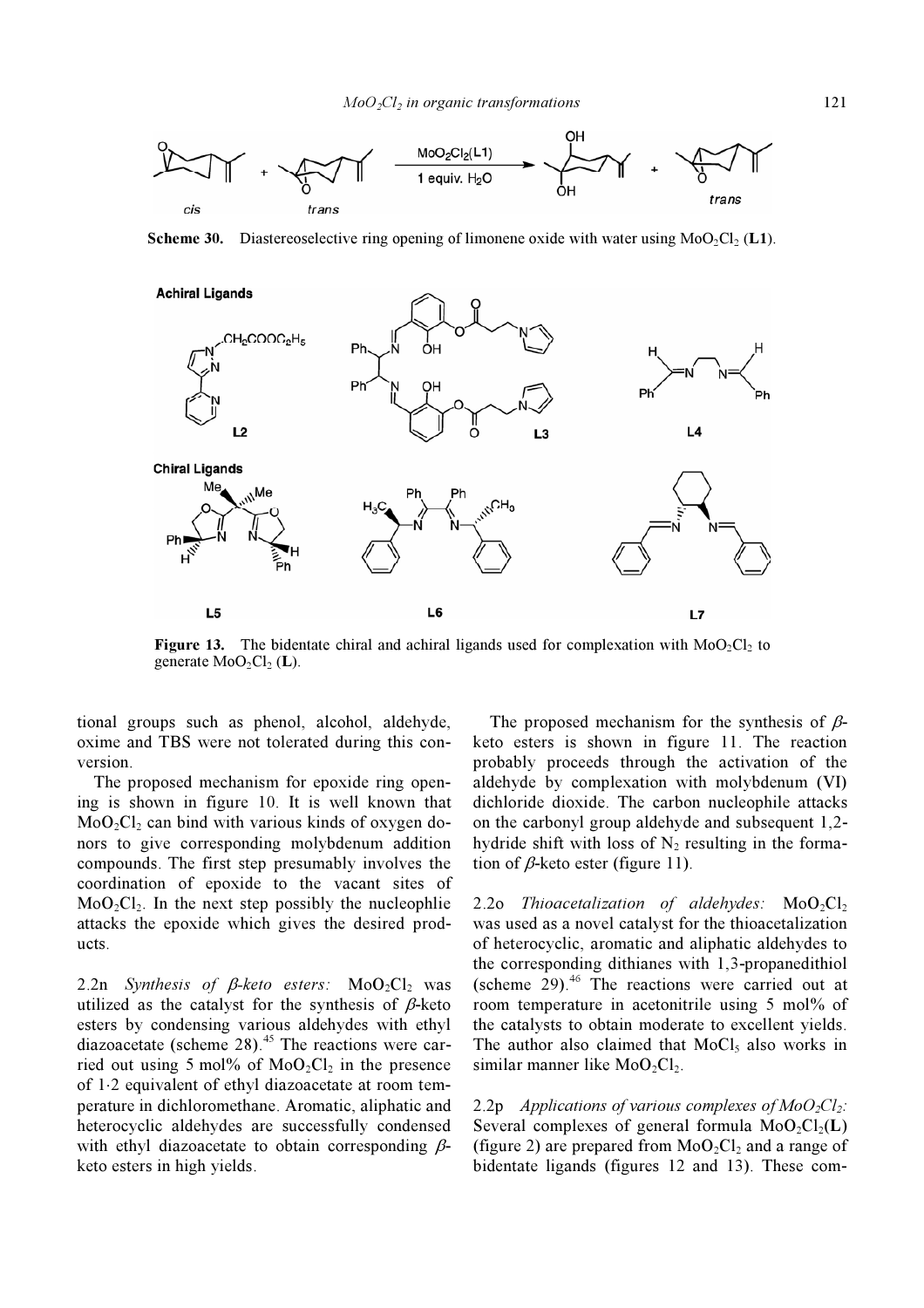plexes are used as catalysts for some organic transformations as described in this section.

 For example, diastereoselective ring opening of limonene oxide was studied with catalytic amount of  $MoO<sub>2</sub>Cl<sub>2</sub>(L1)$  (where L1 is a ketophosphonate derived from camphor, figure  $12$ ).<sup>47</sup> The selective ring opening of *cis*  $(\pm)$ -limonene oxide is initiated by water to give the trans-diaxial diol. The trans isomer of the limonene oxide remains almost completely unreacted, thus providing a method for the kinetic separation of the trans diastereomer (scheme 30).

In addition to this report, various  $MoO<sub>2</sub>Cl<sub>2</sub>$ -based achiral complexes  $MoO<sub>2</sub>Cl<sub>2</sub>(L2),<sup>48</sup> MoO<sub>2</sub>Cl<sub>2</sub>(L3),<sup>49</sup>$  $MoO<sub>2</sub>Cl<sub>2</sub>(L<sup>4</sup>)<sub>2</sub><sup>50</sup>$  etc. and chiral complexes  $MoO<sub>2</sub>Cl<sub>2</sub>$  $(L5)$ ,<sup>51</sup> MoO<sub>2</sub>Cl<sub>2</sub>(L6),<sup>52</sup> MoO<sub>2</sub>Cl<sub>2</sub>(L7),<sup>52</sup> etc. were synthesized using appropriate ligands (figure 13). The catalytic properties were studied for these complexes by epoxidation of olefins, where reactions were carried out at  $55^{\circ}$ C using 1 mol% of complexes with *tert*-butyl hydrogen peroxide in decane. During the epoxidation of olefins with chiral molybdenum complexes, less than 10% of enantiomeric excess (ee) were observed.

#### 3. Conclusions

This review focused on the role of  $MoO<sub>2</sub>Cl<sub>2</sub>$  in a variety of organic transformations published till mid-2008. This cis-dioxo molybdenum compound is commercially available and has already shown potential to catalyse a range of reactions. Sensitive functional groups are tolerated during the catalysis steps in presence of this mild and selective catalyst. Thus,  $MoO<sub>2</sub>Cl<sub>2</sub>$  is promising for possible applications as a catalyst during multi-step synthesis. As the catalyst is not yet well explored, more applications in organic synthesis are highly expected during coming years.

#### Acknowledgements

We thank Council of Scientific and Industrial Research (CSIR), India for providing financial support (No. 01(2108)/07/EMR-II) to our research project on 'Molybdenum-based catalysts for organic transformations'. D K C thanks Department of Chemistry, Indian Institute of Technology, Madras for encouragement.

# References

1. Sykes A G 1987 Molybdenum the element and aqueous solution chemistry. In 'Comprehensive coordination chemistry: The synthesis, reactions, properties and applications of coordination compounds', 1st ed, Vol. 3, Pergamon Press; p. 1229

- 2. Greenwood N N and Earnshaw A 1997 Chromium, molybdenum and tungsten. In 'Chemistry of the elements' 2nd edn, Elsevier Science Ltd; p. 1002
- 3. Braithwaite E R and Haber J 1994 Molybdenum: An outline of its chemistry and uses. Elsevier
- 4. Braithwaite E R 1978 Chemistry and Industry 405
- 5. Williams W W and Conley J W 1955 Ind. Eng. Chem. 47 1507
- 6. Huckle W G and Lalor E 1955 Ind. Eng. Chem. 47 1501
- 7. Moore F W, Tsigdinos G A and Weber T R 1984 Polymer Sci. and Technol. 26 215
- 8. Gupta U C 1997 Molybdenum in agriculture (Cambridge, UK: Cambridge University Press)
- 9. (a) Prabhu K R, Devan N and Chandrasekaran S 2002 Synlett. 1762; (b) Khurana J M, Chauhan S and Agrawal A 2004 Org. Prep. Proced. Int. 36 201
- 10. Berzelius J J 1826 Ann. Phys. Lpz. 46 381
- 11. Colton R and Tomkins I B 1965 Aust. J. Chem. 18 447
- 12. Zharskii I M, Zasorin E Z, Spiridonov V P, Novikov G I and Kupreev V N 1975 Koord. Khim. 1 574
- 13. Thomassen H and Hedberg K 1992 J. Mol. Struct. 273 197
- 14. Atovmyan L O, Aliev Z G and Tarakanov B M 1968 Zh. Strukt. Khim. 9 1097
- 15. Larson M L and Moore F W 1966 Inorg. Chem. 5 801
- 16. Majumdar A K, Bhattacharyya R G and Bera D C 1972 Proc. Chem. Symp. 2 121
- 17. Barea G, Lledos A, Maseras F and Jean Y 1998 Inorg. Chem. 37 3321
- 18. Santos A M, Kühn F E, Jensen K B, Lucas I, Romão C C and Herdtweck E 2001 J. Chem. Soc., Dalton Trans. 1332
- 19. Abramenko V L, Sergienko V S, Garnovskii A D and Porai-Koshits M A 1990 Zh. Obshch. Khim. 60 1593
- 20. Hanna T A, Incarvito C D and Rheingold A L 2000 Inorg. Chem. 39 630
- 21. Hanna T A, Ghosh A K, Ibarra C, Zakharov L N, Rheingold A L and Watson W H 2004 Inorg. Chem. 43 7567
- 22. Barral R, Bocard C and Roch I S D 1972 Fr. FR 2106976 19720609
- 23. Gadelle C and Roch I S D 1972 Fr. FR 2125788 19721103
- 24. Gvozdovskii G N, Gushchevskii A B, Mushenko D V, Simanov V A and Strashnova G M 1974; USSR, SU 441954 19740905
- 25. Boeva R and Kotov S 1982 Zh. Prikl. Khim. 55 2112
- 26. Vasilev K, Stamenova R, Boeva R and Tsvetanov C 1987 Dokl. Bolg. Acad. Nauk. 40 95
- 27. Clarke R, Gahagan M, Mackie R K, Foster D F, Hamilton D J C, Nicol M and Montford A W 1995 Dalton Trans. 1221
- 28. Arnáiz F J, Aguado R and llarduya J M M D 1994 Polyhedron 13 3257
- 29. Chen C T, Kuo J H, Pawar V D, Munot Y S, Weng S S, Ku C H and Liu C Y 2005 J. Org. Chem. 70 1188